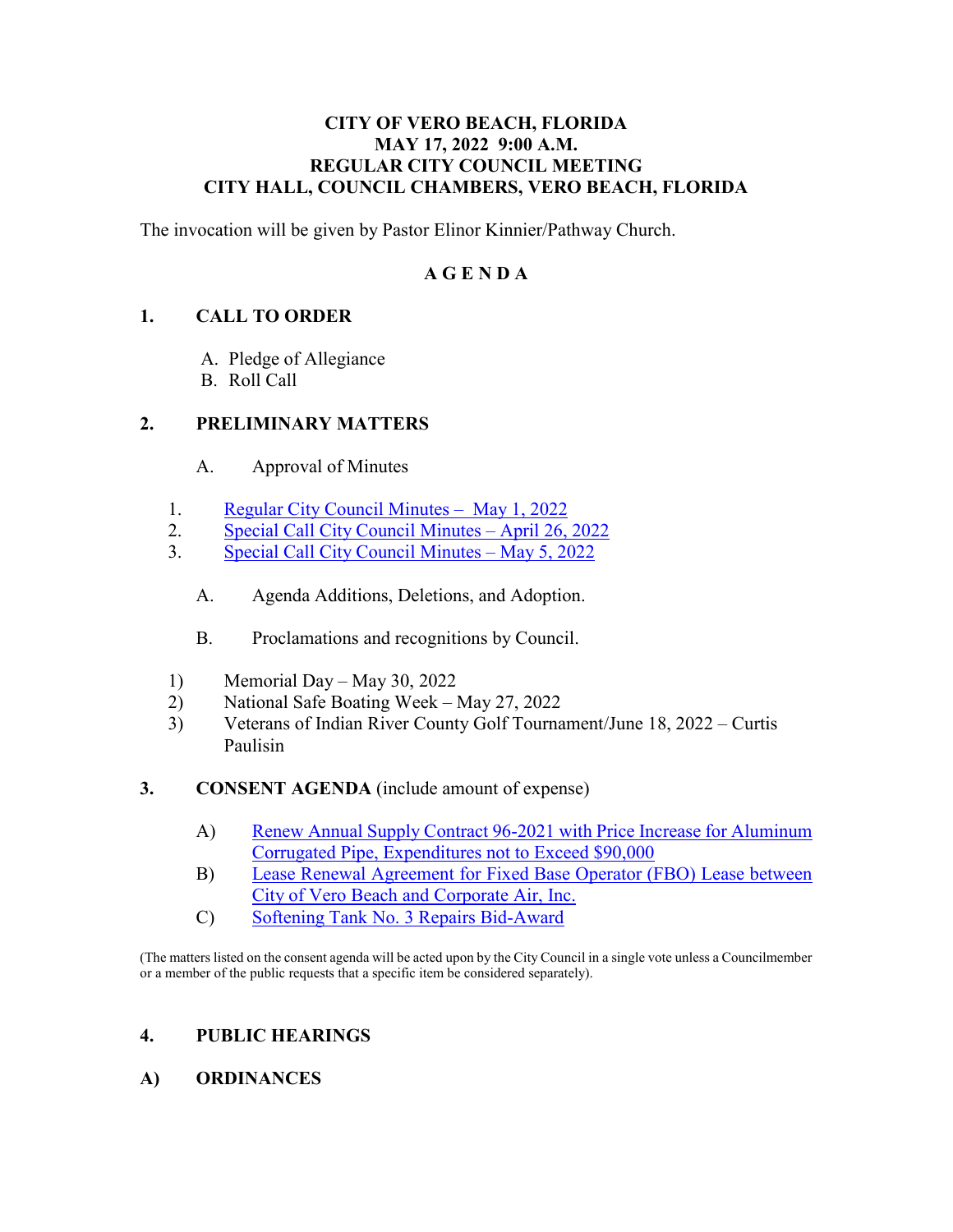- Group Land Trust Agreement to Voluntarily Annex Properties located at the [1\) An Ordinance of the City of Vero Beach, Florida; Requested by Indian River](https://www.covb.org/DocumentCenter/View/5959/4A-1)  [Land Trust, Inc. and Marc Rose and Dorothy Strunk, Co-Trustees of the Gator](https://www.covb.org/DocumentCenter/View/5959/4A-1)  [Northeast and Southwest Corners of Indian River Boulevard and 37](https://www.covb.org/DocumentCenter/View/5959/4A-1)<sup>th</sup> Street, [containing 42.36 acres more or less, pursuant to the Voluntary Annexation](https://www.covb.org/DocumentCenter/View/5959/4A-1)  [Provisions of Section 171.044 Florida Statutes; Providing for an Effective Date.](https://www.covb.org/DocumentCenter/View/5959/4A-1)  [– Requested by the Planning and Development Director](https://www.covb.org/DocumentCenter/View/5959/4A-1)
- Plan Future Land Use Map by changing the Future Land Use Designation of [2\) An Ordinance of the City of Vero Beach, Florida amending the Comprehensive](https://www.covb.org/DocumentCenter/View/5960/4A-2)  [Voluntarily annexed properties from Indian River County designation M-1,](https://www.covb.org/DocumentCenter/View/5960/4A-2)  [Medium-Density Residential-1 and C/I, Industrial to City of Vero Beach](https://www.covb.org/DocumentCenter/View/5960/4A-2)  [Designation CV, Conservation and C, Commercial for the properties located at](https://www.covb.org/DocumentCenter/View/5960/4A-2)  the Northeast and Southwest corners of Indian River Boulevard and 37<sup>th</sup> Street, [containing 42.36 acres more or less; Providing for an Effective Date. –](https://www.covb.org/DocumentCenter/View/5960/4A-2)  [Requested by the Planning and Development Director](https://www.covb.org/DocumentCenter/View/5960/4A-2)
- 3) An Ordinance of the City of Vero Beach, Florida amending the Official Zoning [Map by changing the Zoning District Designation of Voluntarily Annexed](https://www.covb.org/DocumentCenter/View/5961/4A-3)  [Properties from Indian River County Designation PDTND, Planned](https://www.covb.org/DocumentCenter/View/5961/4A-3)  [Development Traditional Neighborhood Design and Med, Medical to City of](https://www.covb.org/DocumentCenter/View/5961/4A-3)  [Vero Beach P-1, Park and C-1A, Tourist Commercial Services Districts for the](https://www.covb.org/DocumentCenter/View/5961/4A-3)  [Properties located at the Northeast and Southwest Corners of Indian River](https://www.covb.org/DocumentCenter/View/5961/4A-3)  Boulevard and 37<sup>th</sup> Street, containing 42.36 acres more or less; Providing for [an Effective Date. – Requested by the Planning and Development Director](https://www.covb.org/DocumentCenter/View/5961/4A-3)
- 4) An Ordinance of the City of Vero Beach, Florida, amending the Official Zoning [Map by changing the Zoning District Designation from R-1AAA, Single-](https://www.covb.org/DocumentCenter/View/5962/4A-4)[Family Residential to P-1, Park District, for the property located at the](https://www.covb.org/DocumentCenter/View/5962/4A-4)  Northwest Corner of 37<sup>th</sup> Street and the Indian River Lagoon, containing 41.59 [acres more or less; Providing for an Effective Date. – Requested by the Planning](https://www.covb.org/DocumentCenter/View/5962/4A-4)  [and Development Director](https://www.covb.org/DocumentCenter/View/5962/4A-4)

# **B) RESOLUTIONS**

- [1\) A Resolution of the City of Vero Beach, Florida, Repealing and Replacing](https://www.covb.org/DocumentCenter/View/5963/4B-1)  [Resolution No. 2015-07; Amending Minimum Dedication Tree Specification;](https://www.covb.org/DocumentCenter/View/5963/4B-1)  [and Providing an Effective Date. – Requested by the Public Works Department](https://www.covb.org/DocumentCenter/View/5963/4B-1)
- [2\) A Resolution of the City Council of the City of Vero Beach, Supporting United](https://www.covb.org/DocumentCenter/View/5964/4B-2)  [States House Resolution 7520 Introduced by U.S. Congressman Brian Mast and](https://www.covb.org/DocumentCenter/View/5964/4B-2)  [cited as the "Northern Estuaries Restoration Plan \(NERP\) Act; Providing for an](https://www.covb.org/DocumentCenter/View/5964/4B-2)  [Effective Date. – Requested by Councilmember Minuse](https://www.covb.org/DocumentCenter/View/5964/4B-2)
- **5. PUBLIC COMMENT** (3-minute time limit)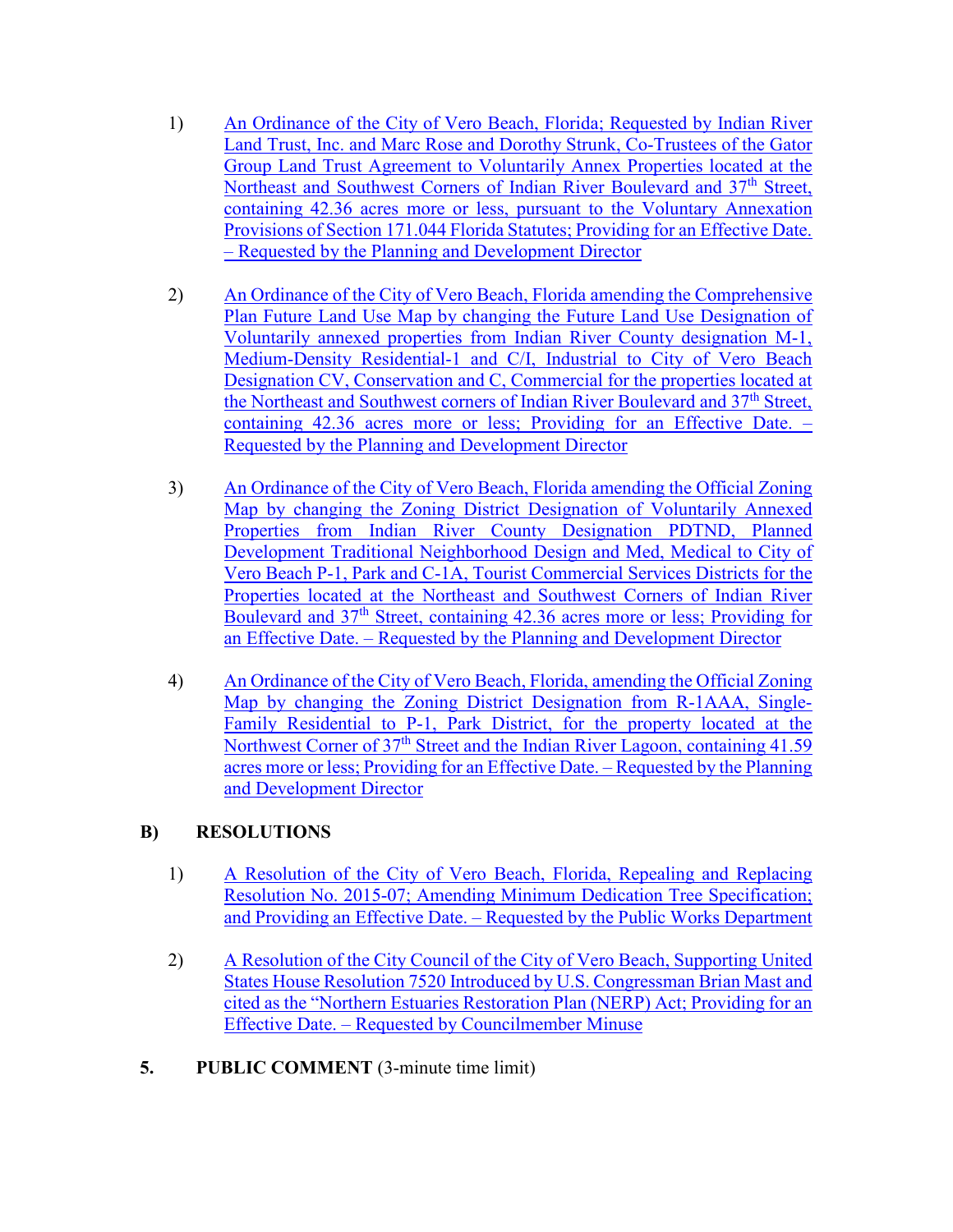## **6. CITY COUNCIL MATTERS**

- **A) NEW BUSINESS**
- **B) OLD BUSINESS**

### PUBLIC NOTICE ITEMS FOR FUTURE PUBLIC HEARING **7. PUBLIC NOTICE ITEMS FOR FUTURE PUBLIC HE.**<br>Public Hearing will be held on June 7, 2022 at 9:00 a.m.

Stormwater Utility and the Imposition and Collection of Stormwater Assessments; A) An Ordinance of the City of Vero Beach; Florida amending Chapter 78, Article V [of the City of Vero Beach Code of Ordinances relating to the Creation of a](https://www.covb.org/DocumentCenter/View/5965/7-A)  [Amending Section 78-301 Providing Definitions; Amending Section 78-303](https://www.covb.org/DocumentCenter/View/5965/7-A)  [Providing General Findings; Amending Section 78-306 Providing Legislative](https://www.covb.org/DocumentCenter/View/5965/7-A)  [Declarations of Special Benefit; Amending Section 78-307 Providing for the](https://www.covb.org/DocumentCenter/View/5965/7-A)  [Imposition of Stormwater Service Assessments; Amending Section 78-309](https://www.covb.org/DocumentCenter/View/5965/7-A)  [Providing for the Adoption of Initial Stormwater Assessment Resolution; Providing](https://www.covb.org/DocumentCenter/View/5965/7-A)  [for the Correction of Scrivener's Errors, for Severability, for Codification, and for](https://www.covb.org/DocumentCenter/View/5965/7-A)  an Effective Date.- [Requested by the City Council](https://www.covb.org/DocumentCenter/View/5965/7-A) 

### B) **Public Hearing will be held on June 7, 2022 at 9:00 a.m.**

[An Ordinance of the City of Vero Beach, Florida amending the Text of Chapter 5,](https://www.covb.org/DocumentCenter/View/5966/7-B)  [Coastal Management Element, Goal, Objectives, and Policies; Amending Policy](https://www.covb.org/DocumentCenter/View/5966/7-B)  [2.8, Objective 2, Boat Facilities and Boat Ramp Siting and Construction; Providing](https://www.covb.org/DocumentCenter/View/5966/7-B)  [for Conflict and Severability; Providing for an Effective Date. – Requested by the](https://www.covb.org/DocumentCenter/View/5966/7-B)  [Planning and Development Director](https://www.covb.org/DocumentCenter/View/5966/7-B) 

### C) **Public Hearing will be held on June 7, 2022 at 9:00 a.m.**

 [Lot Splits, Lot Line Adjustments, Subdivision Platting, and Right-of-Way](https://www.covb.org/DocumentCenter/View/5967/7-C)  [An Ordinance of the City of Vero Beach, Florida amending the Land Development](https://www.covb.org/DocumentCenter/View/5967/7-C)  [Regulations by Amending Chapter 70, Subdivisions, to Update the Procedures for](https://www.covb.org/DocumentCenter/View/5967/7-C)  [Abandonment; Add or Revise Definitions; Revise the Criteria for Re-Subdivisions,](https://www.covb.org/DocumentCenter/View/5967/7-C)  [Lot Splits, and Right-of-Way Abandonment; add a Privilege Fee for Right-of-Way](https://www.covb.org/DocumentCenter/View/5967/7-C)  [Abandonment; Providing for Codification; Providing for Correction of Scrivener's](https://www.covb.org/DocumentCenter/View/5967/7-C)  [Error; Providing for Conflict and Severability; and Providing for an Effective Date.](https://www.covb.org/DocumentCenter/View/5967/7-C)  [– Requested by the Planning and Development Director](https://www.covb.org/DocumentCenter/View/5967/7-C) 

# **8. CITY CLERK MATTERS**

- A) Discussion of Drafting a Letter for Anchoring Vessels and Anchoring [Limitation Areas – Requested by Mr. Ben Trautman, Chairman of the Marine](https://www.covb.org/DocumentCenter/View/5968/8-A)  **Commission**
- (Staff/Consultant special reports and information items) **9. CITY MANAGER MATTERS** (include amount of expense)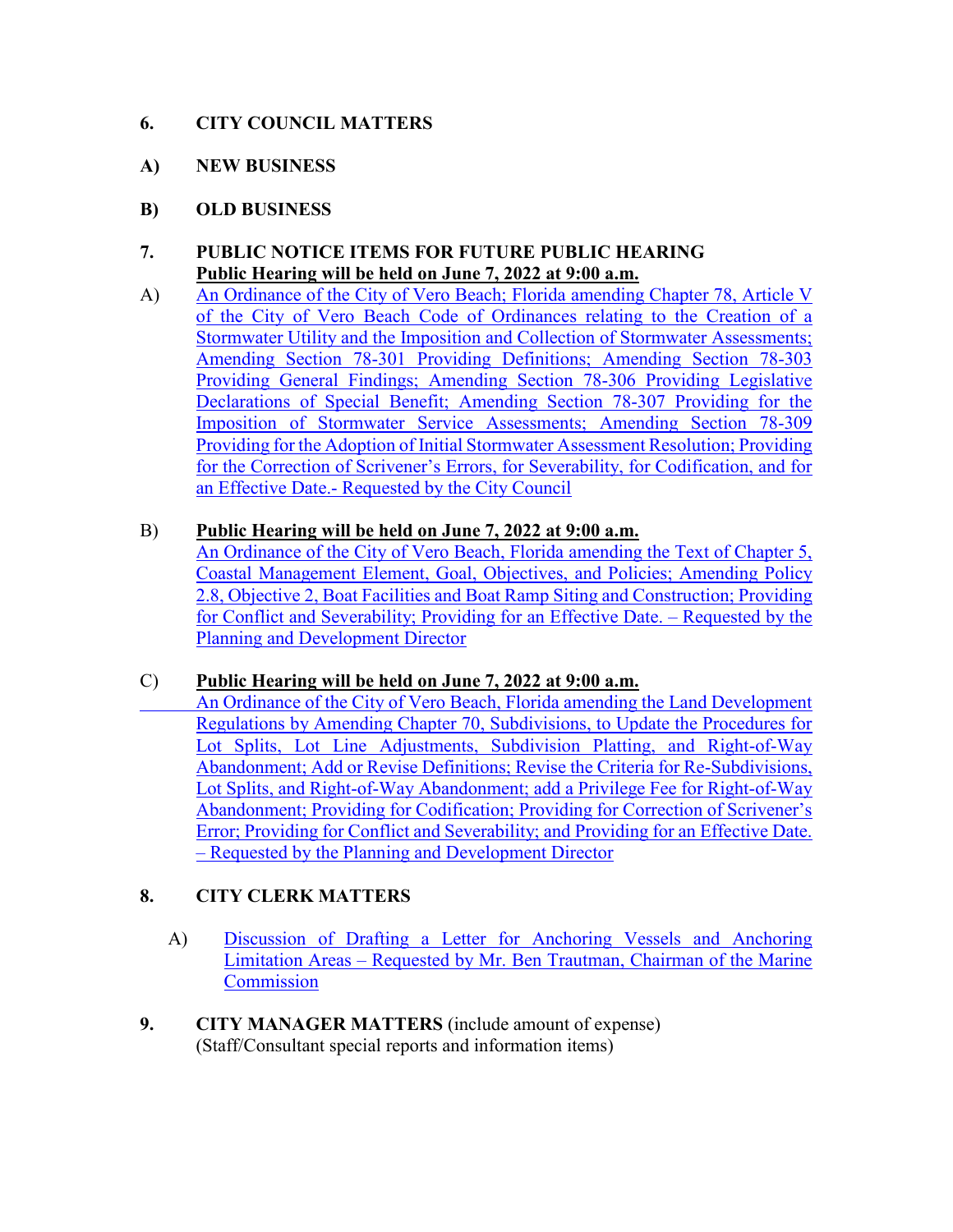[A\) Responses to Request for Information \(RFI\) for Development of Three](https://www.covb.org/DocumentCenter/View/5969/9-A)  [Corners Property](https://www.covb.org/DocumentCenter/View/5969/9-A) 

## **10. CITY ATTORNEY MATTERS**

## **11. COUNCILMEMBER MATTERS**

A. Mayor Brackett's Matters

Sponsored presentation items by the public (10-minute time limit)

B. Vice Mayor Neville's Matters

Sponsored presentation items by the public (10-minute time limit)

C. Councilmember Minuse's Matters

Sponsored presentation items by the public (10-minute time limit)

D. Councilmember McCabe's Matters

Sponsored presentation items by the public (10-minute time limit)

E. Councilmember Cotugno's Matters

Sponsored presentation items by the public (10-minute time limit)

# **13. ADJOURNMENT**

# **ADDITIONAL MEETING INFORMATION**

 agenda item, including those matters on the consent agenda, and other propositions or items not specifically *Public Participation*. Excluding ministerial/administrative matters and certain quasi-judicial proceedings, the Council will provide an opportunity for public comment prior to the Council taking final action on an listed on the meeting agenda on which the Council proposes to take final action at the meeting.

 *Addressing the council generally.* After first securing permission from the presiding officer, any person may address the council, in the manner specified herein at the appropriate times where oral communication is permitted as provided in the order of business appearing on the agenda adopted for the meeting.

 *Manner of addressing council; time limit.* Each person recognized by the presiding officer and granted leave to address the council shall step up to the microphone and state his or her name for the record. Speakers shall confine their remarks to the subject of the agenda matter then under discussion by the council. Unless additional time is granted by majority vote of the council, persons making a councilmember-sponsored speaking at the "public comment" portion of the agenda shall limit their address to three (3) minutes. All presentation under "presentation items by the public" shall limit such presentation to ten (10 minutes; persons speaking on any agenda item or other proposition shall limit their address to three (3) minutes; and persons remarks shall be addressed to the council as a body and not to any individual member thereof, nor to members of the audience. No person other than the council and the person having the floor shall be permitted to enter into any discussion, either directly or through a member of the council, without the permission of the